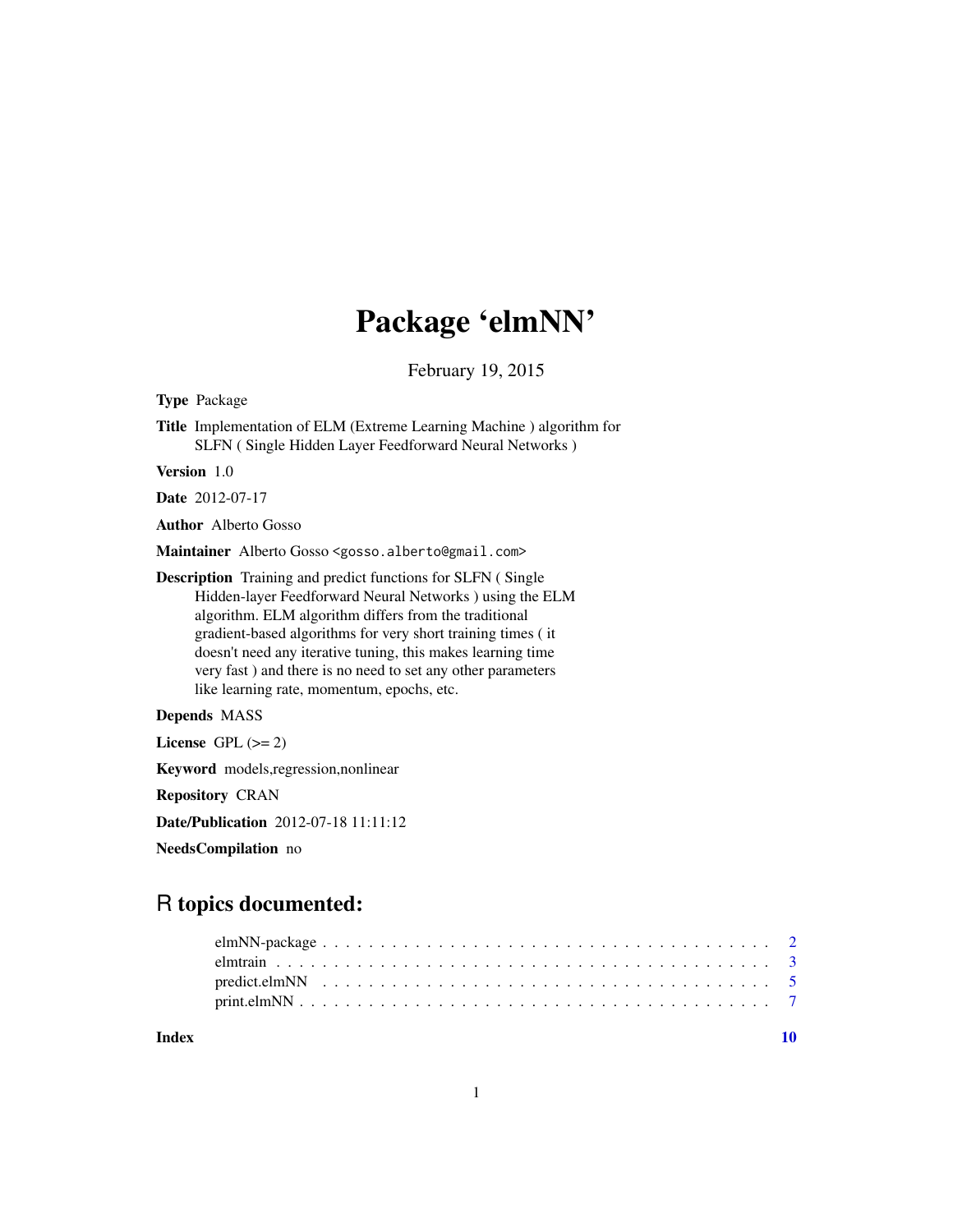<span id="page-1-1"></span><span id="page-1-0"></span>

# Description

ELM algorithm is an alternative training method for SLFN ( Single Hidden Layer Feedforward Networks ) which does not need any iterative tuning nor setting parameters such as learning rate, momentum, etc., which are current issues of the traditional gradient-based learning algorithms ( like backpropagation ).

Training of a SLFN with ELM is a three-step learning model:

Given a training set P = {(xi, ti)|xi E R, ti E R, i = 1,..., N}, hidden node output function G(a, b, x), and the number of hidden nodes L

1) Assign randomly hidden node parameters (ai, bi),  $i = 1,..., L$ . It means that the arc weights between the input layer and the hidden layer and the hidden layer bias are randomly generated.

2) Calculate the hidden layer output matrix H using one of the available activation functions.

3) Calculate the output weights B: B = ginv(H) %\*% T ( matrix multiplication ), where T is the target output of the training set.

ginv(H) is the Moore-Penrose generalized inverse of hidden layer output matrix H. This is calculated by the MASS package function [ginv](#page-0-0).

Once the SLFN has been trained, the output of a generic test set is simply  $Y = H \%^* \% B$  (matrix multiplication ). Salient features:

- The learning speed of ELM is extremely fast.

- Unlike traditional gradient-based learning algorithms which only work for differentiable activation functions, ELM works for all bounded nonconstant piecewise continuous activation functions. - Unlike traditional gradient-based learning algorithms facing several issues like local minima, improper learning rate and overfitting, etc, ELM tends to reach the solutions straightforward without such trivial issues.

- The ELM learning algorithm looks much simpler than other popular learning algorithms: neural networks and support vector machines.

#### Details

| Package: | elmNN      |
|----------|------------|
| Type:    | Package    |
| Version: | 1.0        |
| Date:    | 2012-07-17 |
| License: | $GPL (=2)$ |

To fit a neural network, the function to use is elmtrain ( default version is elmtrain.formula ). To predict values, the function to use is predict. Other functions are used internally by the training and predict functions.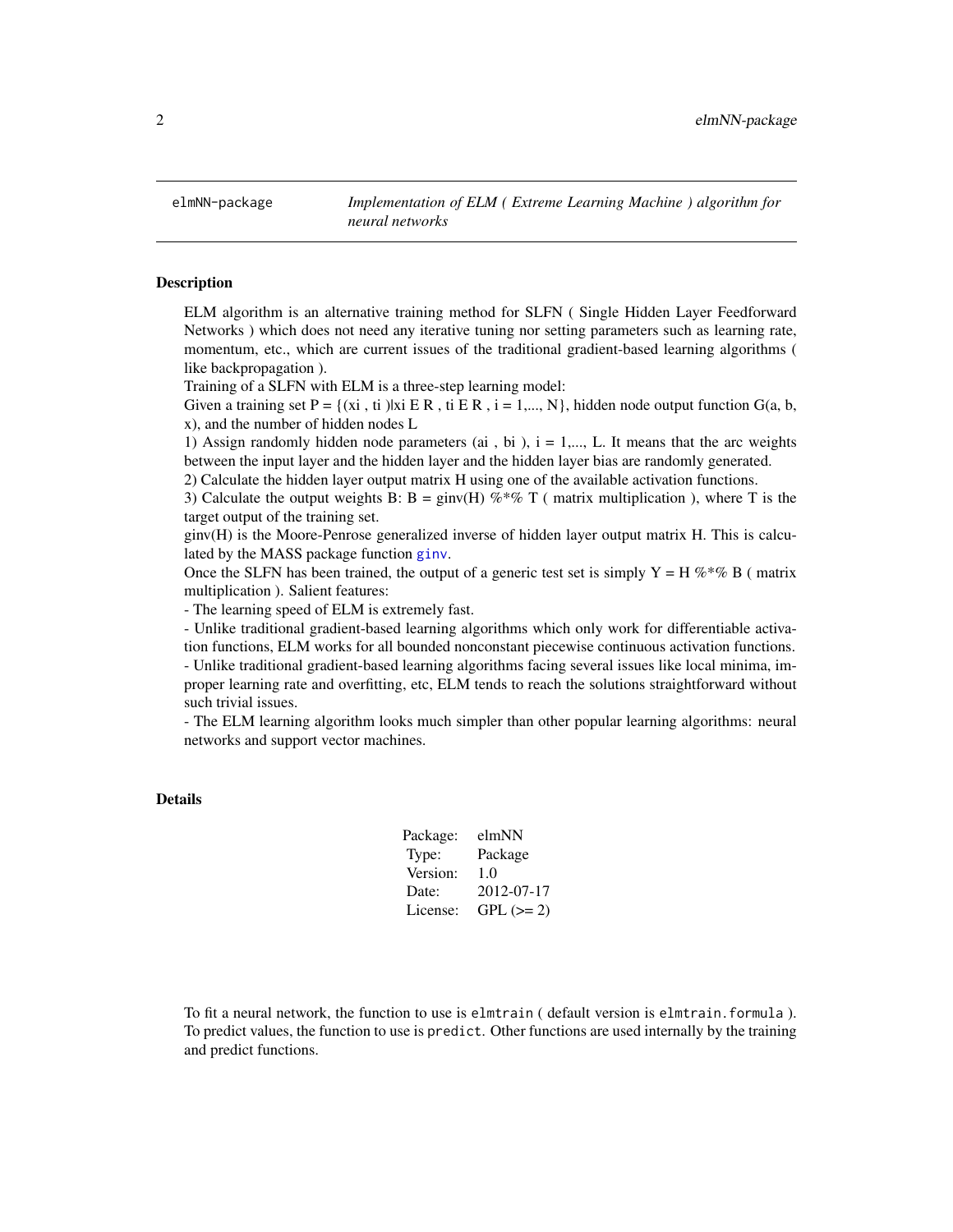#### <span id="page-2-0"></span>elmtrain 3

# Author(s)

Alberto Gosso

Maintainer: Alberto Gosso <gosso.alberto@gmail.com>

# References

<http://www.ntu.edu.sg/home/egbhuang/>

G.-B. Huang, H. Zhou, X. Ding, R. Zhang (2011) *Extreme Learning Machine for Regression and Multiclass Classification* IEEE Transactions on Systems, Man, and Cybernetics - part B: Cybernetics, vol. 42, no. 2, 513-529

G.-B. Huang, Q.-Y. Zhu, C.-K. Siew (2006) *Extreme learning machine: Theory and applications* Neurocomputing 70 (2006) 489-501

# See Also

elmtrain. formula to train a neural network, predict. elmNN to predict values from a trained neural network

# Examples

```
set.seed(1234)
Var1 <- runif(50, 0, 100)
sqrt.data <- data.frame(Var1, Sqrt=sqrt(Var1))
model <- elmtrain(Sqrt~Var1, data=sqrt.data, nhid=10, actfun="sig")
new <- data.frame(Sqrt=0,Var1 = runif(50,0,100))
p <- predict(model,newdata=new)
Var2 <- runif(50, 0, 10)
quad.data <- data.frame(Var2, Quad=(Var2)^2)
model <- elmtrain(Quad~Var2, data=quad.data, nhid=10, actfun="sig")
new < - data.frame(Quad=0,Var2 = runif(50,0,10))
p <- predict(model,newdata=new)
```
elmtrain *Training of a SLFN (Single Hidden-layer Feedforward Neural Network)*

#### <span id="page-2-1"></span>Description

Training of a generic SLFN using ELM algorithm. First it generates input weights and hidden layer bias ( both randomly choosen ), then calculates the output from the hidden layer ( given a particular activation function as a parameter ) and at the end calculates output weights of the neural network. It returns an ELM model ( an object of class elmNN ) representing the trained neural network.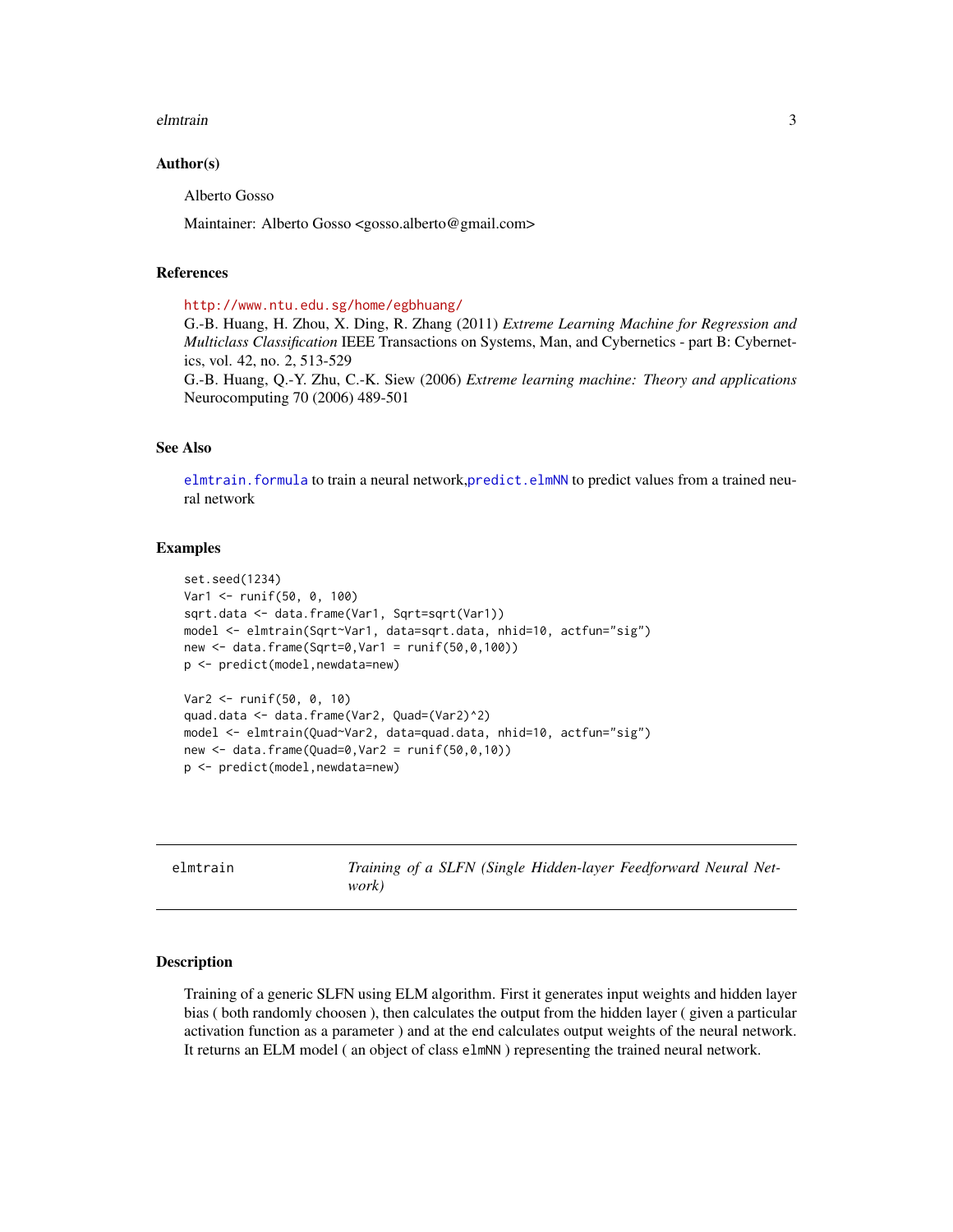4 electric extension of the contract of the contract of the contract of the contract of the contract of the contract of the contract of the contract of the contract of the contract of the contract of the contract of the co

# Usage

```
elmtrain(x, ...)
## S3 method for class 'formula'
elmtrain(formula, data, nhid, actfun, ...)
## Default S3 method:
elmtrain(x, y, nhid, actfun, ...)
```
# Arguments

| formula | a symbolic description of the model to be fitted.                                                                                                                                                                                                                                                                                                  |
|---------|----------------------------------------------------------------------------------------------------------------------------------------------------------------------------------------------------------------------------------------------------------------------------------------------------------------------------------------------------|
| data    | training data frame containing the variables specified in formula.                                                                                                                                                                                                                                                                                 |
| X       | training dataset.                                                                                                                                                                                                                                                                                                                                  |
| У       | target output of the training dataset.                                                                                                                                                                                                                                                                                                             |
| nhid    | number of hidden neurons. Must be $\geq 1$ .                                                                                                                                                                                                                                                                                                       |
| actfun  | type of activation function. Furthermore a list of the implemented activation<br>functions.<br>- sig: sigmoid<br>- sin: sine<br>- radbas: radial basis<br>- hardlim: hard-limit<br>- hardlims: symmetric hard-limit<br>- satlins: satlins<br>- tansig: tan-sigmoid<br>- tribas: triangular basis<br>- poslin: positive linear<br>- purelin: linear |

# Details

... not used.

Note: since part of ELM algorithm is random ( setting of the input weights and hidden layer bias ), output results of same activation function and same number of hidden neurons may change. To find the most accurate error rate for a fixed setting, it is convenient to make various test on the datasets (i.e. 20 times) using the same settings and calculate the mean error from these tests.

#### Value

returns the trained neural network, an object of class elmNN.

| activation function used<br>actfun<br>matrix of input weights (randomly choosen)<br>inpweight<br>vector of hidden layer bias (randomly choosen)<br>biashid<br>outweight | nhid | number of hidden neurons selected                      |
|-------------------------------------------------------------------------------------------------------------------------------------------------------------------------|------|--------------------------------------------------------|
|                                                                                                                                                                         |      |                                                        |
|                                                                                                                                                                         |      |                                                        |
|                                                                                                                                                                         |      |                                                        |
|                                                                                                                                                                         |      | matrix of output weights (calculated by the algorithm) |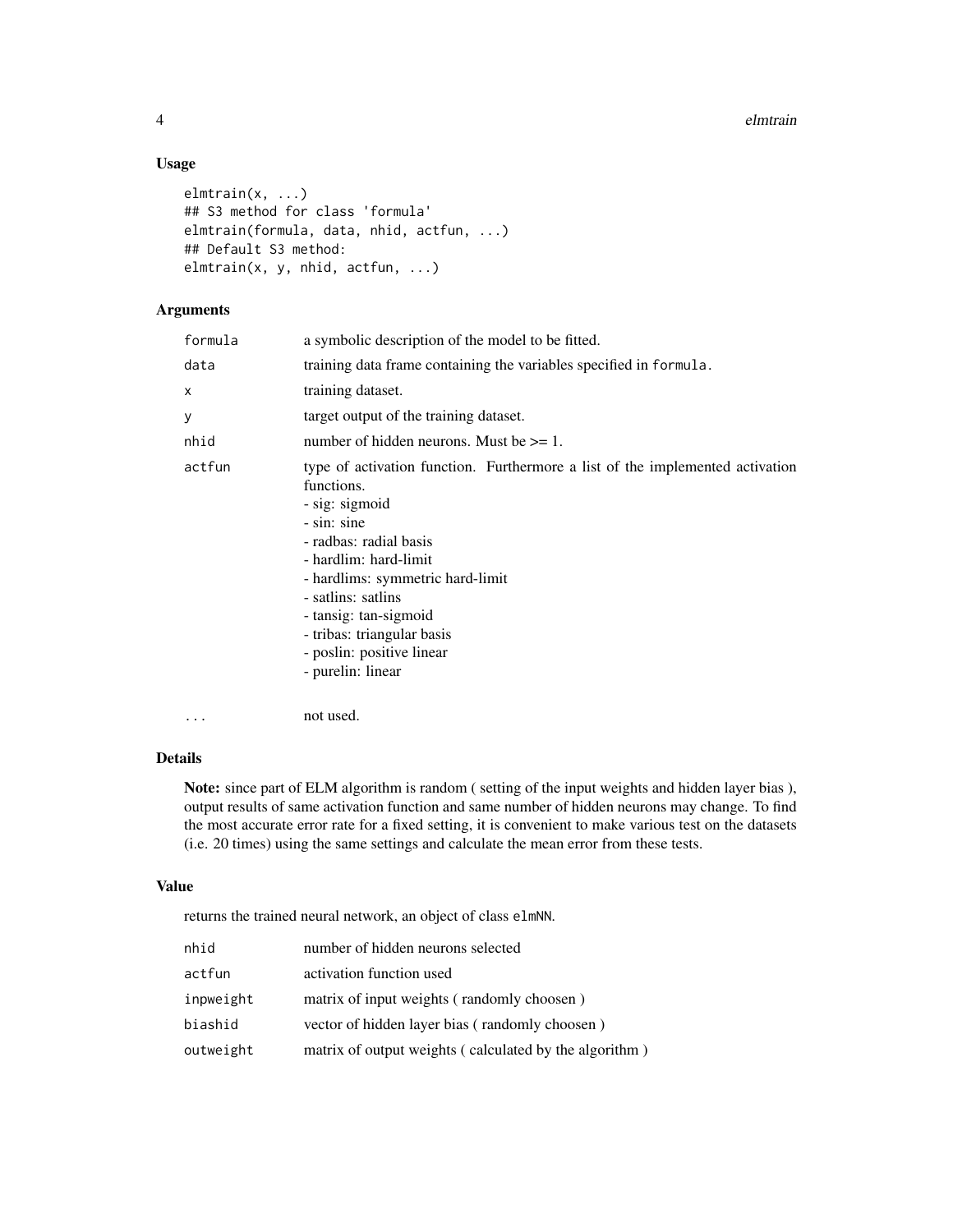# <span id="page-4-0"></span>predict.elmNN 5

#### Author(s)

Alberto Gosso

# References

see [elmNN-package](#page-1-1) documentation.

#### See Also

[elmtrain.formula](#page-2-1),[elmtrain.default](#page-2-1),[predict.elmNN](#page-4-1),[elmNN-package](#page-1-1)

#### Examples

```
set.seed(1234)
##'formula' version
Var1 <- runif(50, 0, 100)
sqrt.data <- data.frame(Var1, Sqrt=sqrt(Var1))
model <- elmtrain(Sqrt~Var1, data=sqrt.data, nhid=10, actfun="sig")
new <- data.frame(Sqrt=0,Var1 = runif(50,0,100))
p <- predict(model,newdata=new)
##Default version
Var2 <- runif(50, 0, 10)
quad.data <- data.frame(Var2, Quad=(Var2)^2)
model <- elmtrain(x=quad.data$Var2, y=quad.data$Quad, nhid=10, actfun="sig")
new <- data.frame(Quad=0,Var2 = runif(50,0,10))
p <- predict(model,newdata=new$Var2)
```
## The function is currently defined as function (x, ...) UseMethod("elmtrain")

<span id="page-4-1"></span>

predict.elmNN *Calculate the output of the ELM-trained neural network*

#### Description

Calculate the output predictions from a neural network trained using elmtrain. It is possible to calculate output predictions from a new data set or returns the output predictions from the previous training data set ( fitted data ).

# Usage

```
## S3 method for class 'elmNN'
predict(object, new data = NULL, ...)
```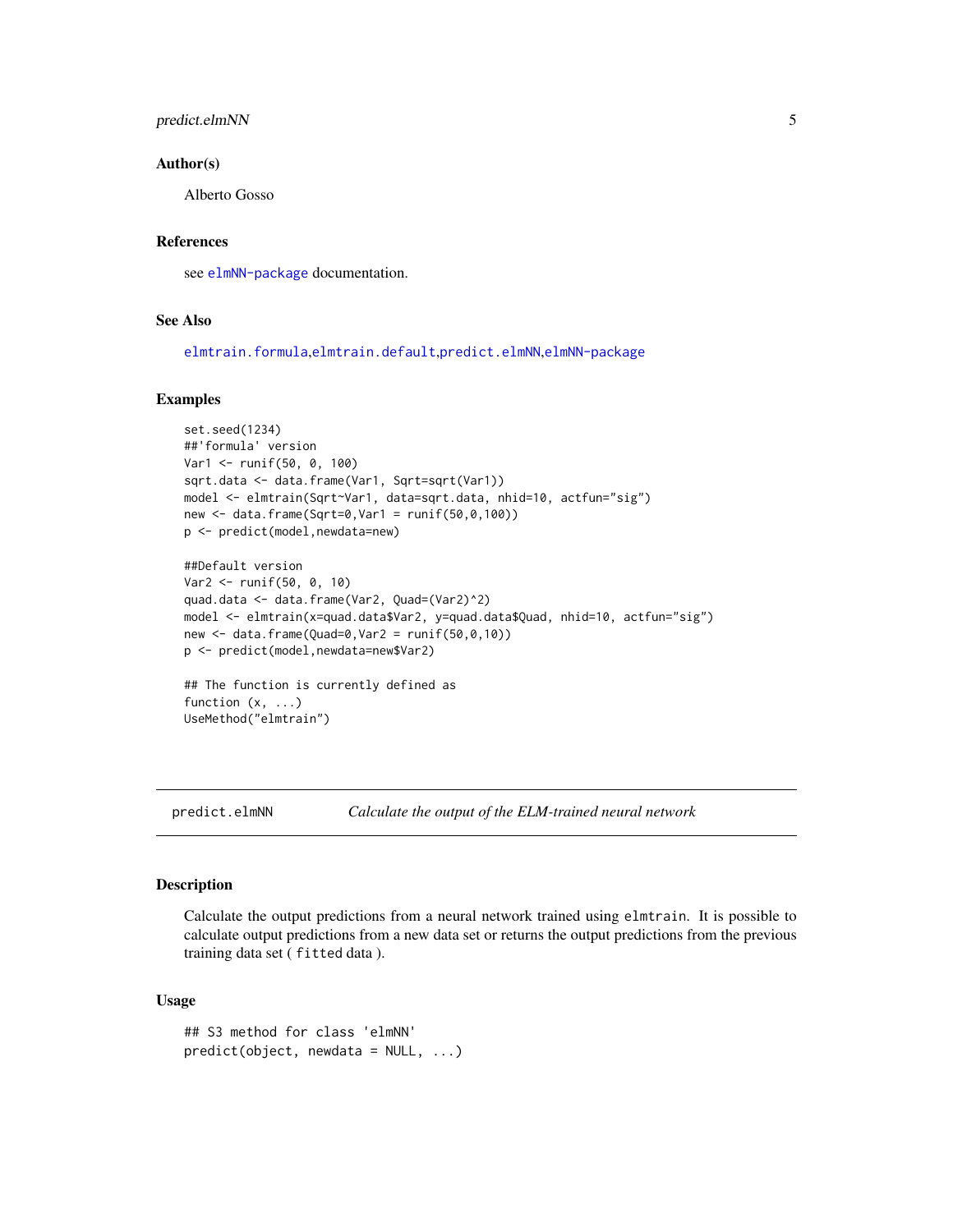# <span id="page-5-0"></span>**Arguments**

| object   | an object of class elmNN (a trained neural network)                                                                                       |
|----------|-------------------------------------------------------------------------------------------------------------------------------------------|
| newdata  | (optional) a new data set to calculate output from the model. If missing, predict<br>returns the output prediction from the training set. |
| $\cdots$ | not used.                                                                                                                                 |

# Value

returns a vector containing the output predictions.

#### Author(s)

Alberto Gosso

# References

see [elmNN-package](#page-1-1) documentation.

# See Also

[elmtrain.default](#page-2-1),[elmtrain.formula](#page-2-1),[elmNN-package](#page-1-1)

#### Examples

```
set.seed(1234)
Var1 <- runif(50, 0, 100)
sqrt.data <- data.frame(Var1, Sqrt=sqrt(Var1))
model <- elmtrain.formula(Sqrt~Var1, data=sqrt.data, nhid=10, actfun="sig")
new <- data.frame(Sqrt=0,Var1 = runif(50,0,100))
p <- predict(model,newdata=new)
## The function is currently defined as
function (object, newdata = NULL, ...){
    if (is.null(newdata))
       predictions <- fitted(object)
    else {
       if (!is.null(object$formula)) {
           x <- model.matrix(object$formula, newdata)
        }
        else {
            x <- newdata
        }
        inpweight <- object$inpweight
       biashid <- object$biashid
        outweight <- object$outweight
        actfun <- object$actfun
       nhid <- object$nhid
       TV.P \leq t(x)tmpHTest = inpweight %*% TV.P
       biasMatrixTE <- matrix(rep(biashid, ncol(TV.P)), nrow = nhid,
```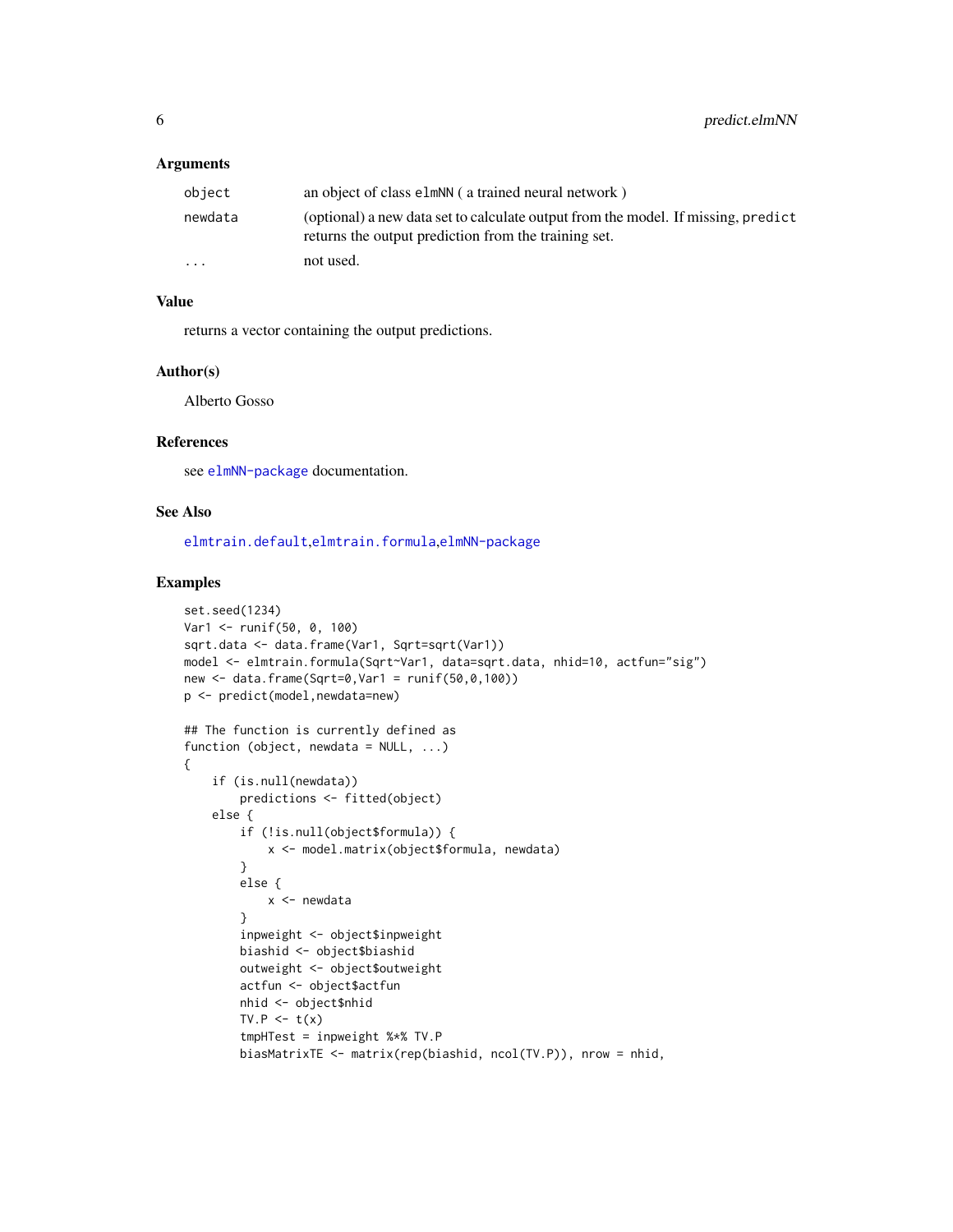```
ncol = ncol(TV.P), byrow = F)
      tmpHTest = tmpHTest + biasMatrixTE
      if (actfun == "sig")
          HTest = 1/(1 + \exp(-1 \times \text{tmpHTest}))else {
          if (actfun == "sin")HTest = sin(tmpHTest)
          else {
              if (actfun == "radbas")
                HTest = exp(-1 \times (tmpHTest^2))else {
                if (actfun == "hardlim")
                  HTest = hardlim(tmpHTest)
                else {
                  if (actfun == "hardlims")
                    HTest = hardlims(tmpHTest)
                  else {
                    if (actfun == "satlins")
                      HTest = satlins(tmpHTest)
                    else {
                       if (actfun == "tansig")
                         HTest = 2/(1 + \exp(-2 \times \text{tmpHTest})) -
                          1
                       else {
                         if (actfun == "tribas")
                           HTest = tribas(tmpHTest)
                         else {
                           if (actfun == "poslin")
                             HTest = poslin(tmpHTest)
                           else {
                             if (actfun == "purelin")
                               HTest = tmpHTest
                             else stop(paste("ERROR: ", actfun,
                               " is not a valid activation function.",
                               sep = "")}
                        }
                      }
                    }
                  }
                }
              }
          }
      }
      TY = t(t(HTest) %*% outweight)
      predictions <- t(TY)
 }
 predictions
}
```
print.elmNN *Print a summary of the attributes of a trained neural network*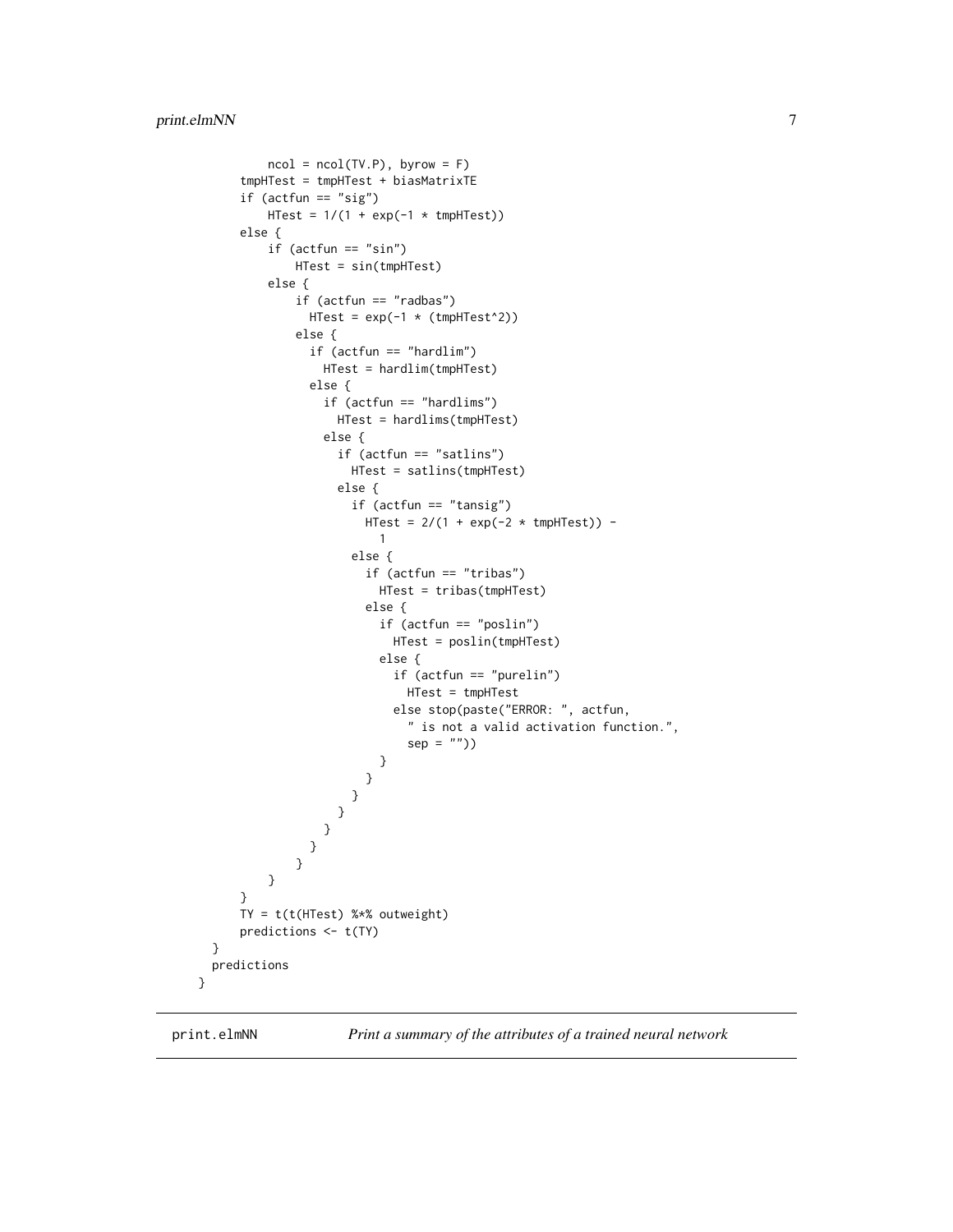# Description

Print the attributes of a elmNN object.

#### Usage

## S3 method for class 'elmNN'  $print(x, \ldots)$ 

# Arguments

| $\boldsymbol{\mathsf{x}}$ | an object of class elmNN. |
|---------------------------|---------------------------|
| .                         | not used.                 |

# Value

Furthermore a list of the printed attributes.

| nhid      | number of hidden neurons selected                                  |
|-----------|--------------------------------------------------------------------|
| actfun    | activation function used                                           |
| inpweight | head of the matrix of input weights (randomly calculated)          |
| biashid   | head of the vector of hidden layer bias (randomly calculated)      |
| outweight | head of the matrix of output weights (calculated by the algorithm) |
| fitted(x) | head of the vector with the output prediction of the training set  |

# Author(s)

Alberto Gosso

# References

see [elmNN-package](#page-1-1) documentation.

#### See Also

[elmtrain.default](#page-2-1),[elmtrain.formula](#page-2-1),[predict.elmNN](#page-4-1),[elmNN-package](#page-1-1)

# Examples

```
set.seed(1234)
Var1 <- runif(50, 0, 100)
sqrt.data <- data.frame(Var1, Sqrt=sqrt(Var1))
model <- elmtrain.formula(Sqrt~Var1, data=sqrt.data, nhid=10, actfun="sig")
print(model)
## The function is currently defined as
function (x, ...)
{
   cat("Call:\n")
   cat(paste(x$call, "\n"))
```
<span id="page-7-0"></span>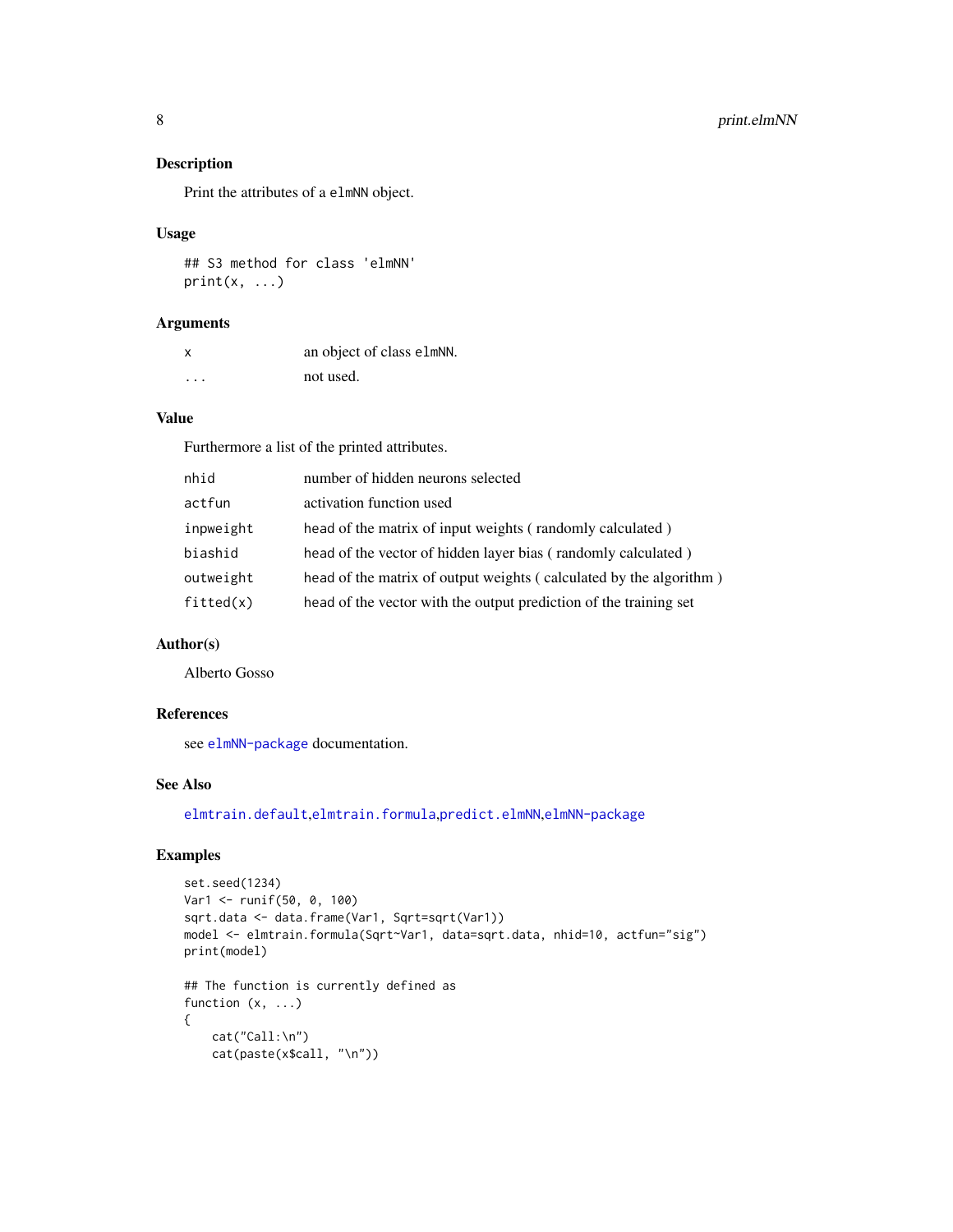# print.elmNN

}

```
cat("Number of hidden neurons:\n")
cat(paste(x$nhid, "\n"))
cat("Activation function:\n")
cat(paste(x$actfun, "\n"))
cat("Input arc weights:\n")
cat(paste(head(x$inpweight), "...\n"))
cat("Bias of hidden neurons:\n")
cat(paste(head(x$biashid), "...\n"))
cat("Output arc weights:\n")
cat(paste(head(x$outweight), "...\n"))
cat("Predictions on training set:\n")
cat(paste(head(fitted(x)), "...\\n"))
```